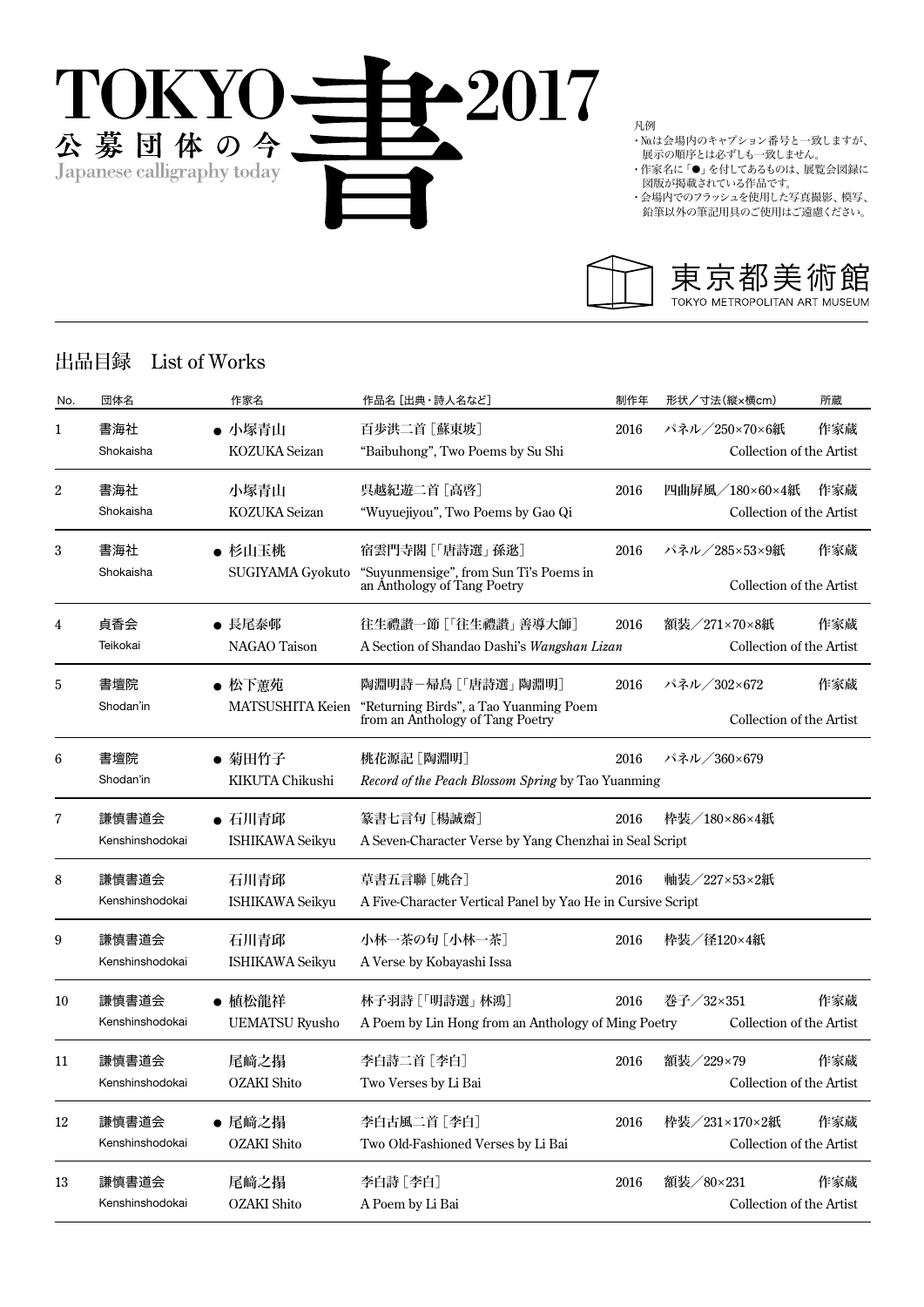| No. | 団体名                            | 作家名                                    | 作品名 [出典・詩人名など]                                                                                                                                                                                                 | 制作年  | 形状/寸法(縦×横cm)             | 所蔵                              |
|-----|--------------------------------|----------------------------------------|----------------------------------------------------------------------------------------------------------------------------------------------------------------------------------------------------------------|------|--------------------------|---------------------------------|
| 14  | 謙慎書道会<br>Kenshinshodokai       | 栁澤玄嶽                                   | 文心雕龍句 [「文心雕龍」 劉勰]<br>YANAGISAWA Gengaku A Verse from Liu Xie's Wenxin Diaolong                                                                                                                                 | 2016 | 枠装/340×97×2紙             | 作家蔵<br>Collection of the Artist |
| 15  | 謙慎書道会<br>Kenshinshodokai       | ● 栁澤玄嶽                                 | 驚才風逸 壮志煙高 [「文心雕龍」 劉勰]<br>YANAGISAWA Gengaku Four-Character Couplet from Liu Xie's Wenxin Diaolong                                                                                                              | 2016 | 枠装/360×97×2紙             | 作家蔵<br>Collection of the Artist |
| 16  | 謙慎書道会<br>Kenshinshodokai       | 栁澤玄嶽                                   | 杜少陵詩五言古詩七首 [杜少陵]<br>YANAGISAWA Gengaku Seven Five-Character Old-style Poems by Du Fu                                                                                                                           | 2016 | 枠装/349×53×4紙             | 作家蔵<br>Collection of the Artist |
| 17  | 朝聞書会<br>Chobunshokai           | ● 松岡碧惺<br>MATSUOKA Hekisei "Amaterasu" | 天照                                                                                                                                                                                                             | 2016 | 額装/318×673               | 作家蔵<br>Collection of the Artist |
| 18  | 日本書道美術院<br>Nihonshodobijutsuin | ● 鷹野理芳<br><b>TAKANO Riho</b>           | 光源氏の歌 須磨の巻<br>A Waka Poem by Prince Genji from the Suma<br>Chapter of the Tale of Genji                                                                                                                        | 2016 | パネル/240×450              | 作家蔵<br>Collection of the Artist |
| 19  | 日本書道美術院                        |                                        | 鷹野理芳・原田弘琴 清少納言と紫式部~香爐峰の雪と遺愛寺<br>の鐘 [「枕草子」(第二八〇段)、「源氏物語」<br>(須磨)]                                                                                                                                               | 2016 | 二曲屏風/<br>53×225、90×168ほか | 作家蔵                             |
|     | Nihonshodobijutsuin            |                                        | TAKANO Riho/HARADA Kohkin Snow at Xianglufeng (Koro Peak) and Bell at Iaiji (Iai Temple) — Section 280<br>of the Makura no soshi by Sei Shonagon and the Suma chapter of the Tale of Genji by Murasaki Shikibu |      |                          | Collection of the Artist        |
| 20  | 日本書道美術院<br>Nihonshodobijutsuin | ● 原田弘琴<br>HARADA Kohkin                | 枕草子-春はあけぼの-[枕草子]<br>"Haru wa Akebono" from the Makura no soshi                                                                                                                                                 | 2016 | パネル/240×495              |                                 |
| 21  | 日本書道美術院<br>Nihonshodobijutsuin | ● 松藤春蝉<br><b>MATSUFUJI Shunsen</b>     | 無縁坂 [さだまさし]<br>"Muenzaka" by Sada Masashi                                                                                                                                                                      | 2016 | パネル/350×560              |                                 |
| 22  | 書道芸術院<br>Shodogeijutsuin       | 大沼樵峰<br><b>ONUMA</b> Shoho             | 大隠々朝市 [「反招隠市」 王康琚]<br>"Dayinyinzhaoshi" by Wang Kangju from the Fanzhao Yinshi                                                                                                                                 | 2016 | 篆刻(額装)/70×111            | 作家蔵<br>Collection of the Artist |
| 23  | 書道芸術院<br>Shodogeijutsuin       | 大沼樵峰<br><b>ONUMA</b> Shoho             | 好学不倦 [「禮記」射義]<br>"Haoxuebujuan" from the "Archery Ritual" in the Li<br>Yi (Book of Rites)                                                                                                                      | 2016 | 刻字/60×154                | 作家蔵<br>Collection of the Artist |
| 24  | 書道芸術院<br>Shodogeijutsuin       | ● 大沼樵峰<br><b>ONUMA</b> Shoho           | 妙言無古今 [張元彪]<br>"Miaoyan Wugujin" by Zhang Yuanbiao                                                                                                                                                             | 2012 | 刻字/61×157                | 作家蔵<br>Collection of the Artist |
| 25  | 書道芸術院<br>Shodogeijutsuin       | 尾形澄神<br>OGATA Choshin                  | 報にむせぶ [自詠]<br>"Shirase ni musebu", a Verse by the Artist                                                                                                                                                       | 2016 | パネル/360×341              |                                 |
| 26  | 書道芸術院<br>Shodogeijutsuin       | ● 尾形澄神<br><b>OGATA Choshin</b>         | 旅の空 [自詠]<br>"Tabi no Sora", a Verse by the Artist                                                                                                                                                              | 2016 | パネル/360×341              |                                 |
| 27  | 書道芸術院<br>Shodogeijutsuin       | ● 前田龍雲<br><b>MAEDA</b> Ryuun           | 白黒<br>"Shiro Kuro" (Black and White)                                                                                                                                                                           | 2016 | パネル/275×537              | 作家蔵<br>Collection of the Artist |
| 28  | 奎星会<br>Keiseikai               | 塩田桜華<br>SHIOTA Oka                     | 祈り<br>"Inori" (Prayer)                                                                                                                                                                                         | 2016 | 軸装/350×50×2紙             | 作家蔵<br>Collection of the Artist |
| 29  | 奎星会<br>Keiseikai               | ● 塩田桜華<br>SHIOTA Oka                   | 記憶<br>"Kioku" (Memory)                                                                                                                                                                                         | 2016 | パネル/239×572              | 作家蔵<br>Collection of the Artist |
| 30  | 奎星会<br>Keiseikai               | 弦<br>● 宮村<br>MIYAMURA Gen              | Morse code-あなたの愛は一切を無視して私<br>をつつむ [「智恵子抄」 高村光太郎]<br>"Morse Code - Your love, completely unseen,                                                                                                                | 2016 | パネル/300×330              | 作家蔵                             |
|     |                                |                                        | envelops me", a Section of Takamura Kotaro's Chiekosho                                                                                                                                                         |      |                          | Collection of the Artist        |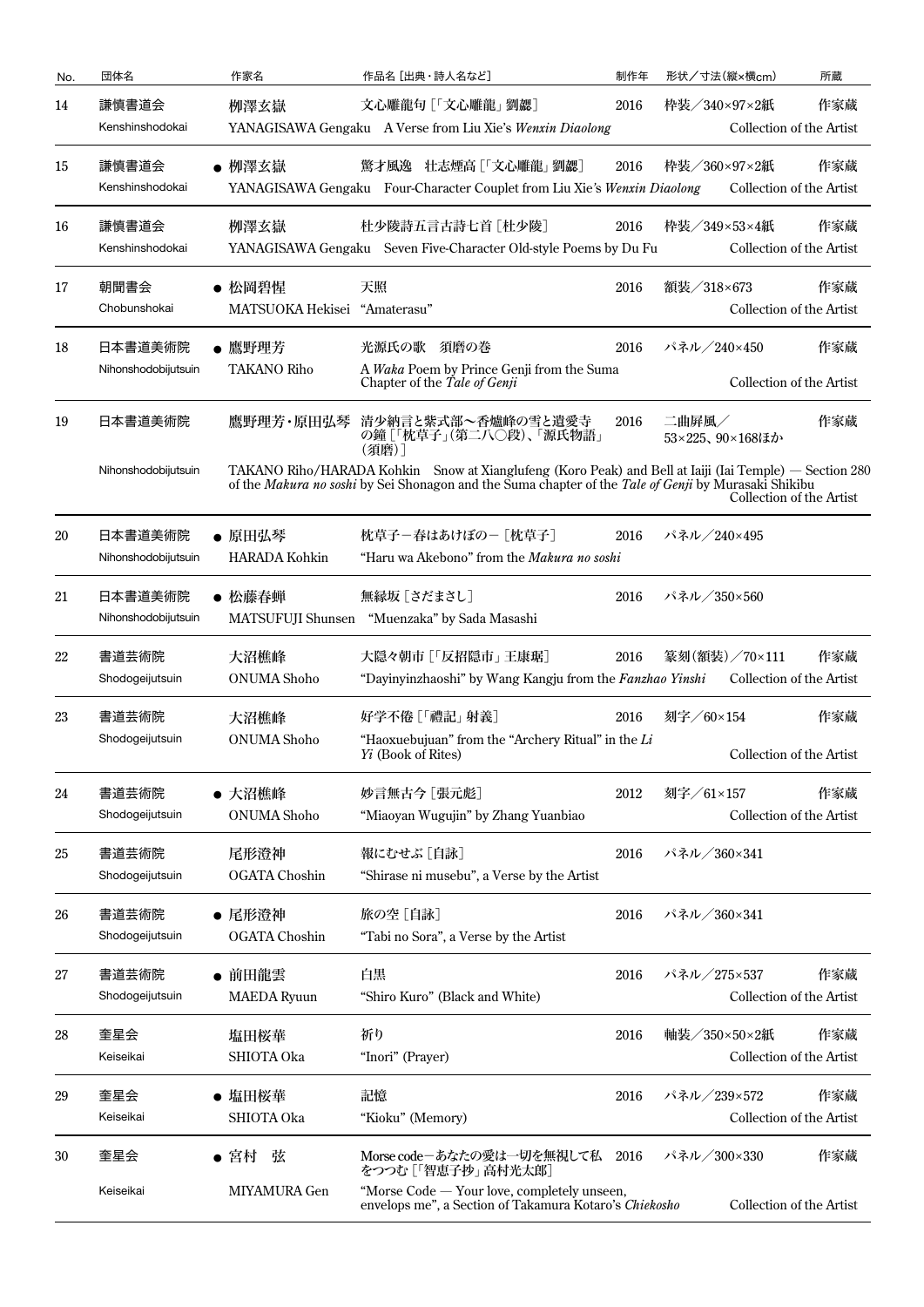| No. | 団体名            | 作家名                  | 作品名 [出典・詩人名など]                                                                                  | 制作年  | 形状/寸法(縦×横cm)             | 所蔵  |
|-----|----------------|----------------------|-------------------------------------------------------------------------------------------------|------|--------------------------|-----|
| 31  | 奎星会            | 宮村<br>弦              | Morse code-何といふ光だ<br>[「智恵子抄」 高村光太郎]                                                             | 2016 | パネル/300×330              | 作家蔵 |
|     | Keiseikai      | MIYAMURA Gen         | "Morse $Code - Some$ Kind of Light",<br>a Section of Takamura Kotaro's Chiekosho                |      | Collection of the Artist |     |
| 32  | 書星会            | ● 三根揚煇               | 敖英詩 [「墨場必携詠物詩選」 敖英]                                                                             | 2016 | 額装/296×554               | 作家蔵 |
|     | Shoseikai      | <b>MINE Yoki</b>     | A Poem by Ao Ying from the Bokujohikkei eibutsushisen<br>Anthology                              |      | Collection of the Artist |     |
| 33  | 書星会            | ● 山田騰沸               | 鉄道唱歌 [「鉄道唱歌」大和田建樹]                                                                              | 2016 | パネル/299×544              | 作家蔵 |
|     | Shoseikai      | YAMADA Tofutsu       | "The Railway Song" by Owada Takeki                                                              |      | Collection of the Artist |     |
| 34  | 書星会            | ● 長谷川香濤              | 王漁洋詩 [「国朝詩別裁集」 王漁洋]                                                                             | 2016 | パネル/284×578              | 作家蔵 |
|     | Shoseikai      | <b>HASEGAWA Koto</b> | A Poem by Wang Shizen from the<br>Guo chao shi bie cai ji Compilation                           |      | Collection of the Artist |     |
| 35  | 現日会            | ● 小林玲泉               | 今日其夕風                                                                                           | 2016 | パネル/359×678              | 作家蔵 |
|     | Gennichikai    | KOBAYASHI Reisen     | "Konnichi sore seki ni kaze fuku ka"<br>(Today an Evening Wind Blew)                            |      | Collection of the Artist |     |
| 36  | 現日会            | 福嶋翡舟                 | 崔子玉座右銘 「「文選」崔瑗]                                                                                 | 2016 | パネル/70×420×3紙            | 作家蔵 |
|     | Gennichikai    | FUKUSHIMA Hishu      | "Cui Ziyu Motto" by Cui Yuan from the Wen xuan Anthology                                        |      | Collection of the Artist |     |
| 37  | 現日会            | ● 福嶋翡舟               | 憂望 [「与微之書」白居易]                                                                                  | 2016 | パネル/155×180              | 作家蔵 |
|     | Gennichikai    | FUKUSHIMA Hishu      | "Youwang" by Bai Juyi from Yuwei zhishu                                                         |      | Collection of the Artist |     |
| 38  | 藍筍会            | 齊藤紫香                 | 春の歌 [「古今和歌集」、「続古今和歌集」、<br>「千載和歌集」ほか]                                                            | 2016 | 二曲屛風/20×40ほか             | 作家蔵 |
|     | Ranjunkai      | SAITO Shiko          | Spring Verses from the Kokinwakashu, Shoku Kokinwakashu,<br>Senzaiwakashu and Other Anthologies |      | Collection of the Artist |     |
| 39  | 藍筍会            | ● 齊藤紫香               | 良寛の四季 [「良寛歌集」]                                                                                  | 2016 | パネル/60×260×3紙            | 作家蔵 |
|     | Ranjunkai      | SAITO Shiko          | "Ryokan's Four Seasons" from the Ryokan kashu Anthology                                         |      | Collection of the Artist |     |
| 40  | 藍筍会            | ● 佐伯愛弓               | 古今集 賀の歌 [「古今和歌集」]                                                                               | 2016 | 額装/225×53×4紙             | 作家蔵 |
|     | Ranjunkai      | <b>SAEKI</b> Ayumi   | Auspicious Verses from the Kokinwakashu Anthology                                               |      | Collection of the Artist |     |
| 41  | 藍筍会            | 佐伯愛弓                 | 西行の歌 [「山家集」]                                                                                    | 2016 | 四曲屏風/37×50×4紙            | 作家蔵 |
|     | Ranjunkai      | <b>SAEKI</b> Ayumi   | Verses by Saigyo from the Sankashu Anthology                                                    |      | Collection of the Artist |     |
| 42  | 日本書作院          | ● 吉澤衡石               | 龜龍麟鳳之應 [「少字墨場必携」 翟方進]                                                                           | 2016 | パネル/307×586              | 作家蔵 |
|     | Nihonshosakuin | YOSHIZAWA Koseki     | "Guilong linfeng zhiying" by Zhai Fangjin<br>from the Shoji bokujohikkei                        |      | Collection of the Artist |     |
| 43  | 日本書作院          | ● 吉澤太雅               | 蘇東坡を詠ずる詩二首幷序 [自詠]                                                                               | 2016 | パネル/290×63×10紙           | 作家蔵 |
|     | Nihonshosakuin | YOSHIZAWA Taiga      | Two Verses and Preface by the Artist Extolling Su Shi                                           |      | Collection of the Artist |     |
| 44  | 創玄書道会          | ● 松浦北龍               | 鴛鴦湖 [「続明詩選」 高承埏]                                                                                | 2016 | パネル/293×53×5紙            | 作家蔵 |
|     | Sogenshodokai  | MATSUURA Hokuryu     | "Lake Yuanyang" by Gao Chengshan<br>from the Xumingshixuan Anthology                            |      | Collection of the Artist |     |
| 45  | 創玄書道会          | 松浦北龍                 | 游西山 [「古詩選」 何景明]                                                                                 | 2016 | パネル/170×240              | 作家蔵 |
|     | Sogenshodokai  | MATSUURA Hokuryu     | "Youxishan" by He Jingming from the Gushixuan Anthology                                         |      | Collection of the Artist |     |
| 46  | 創玄書道会          | 西方純晴                 | 漢詩(六字句)[「論語」]                                                                                   | 2016 | 軸装/297×97×2紙             | 作家蔵 |
|     | Sogenshodokai  | NISHIKATA Sumiharu   | Six-Character Verse from the Analects                                                           |      | Collection of the Artist |     |
| 47  | 創玄書道会          | ● 西方純晴               | 髙松文月の句 [髙松文月]                                                                                   | 2016 | パネル/275×417              | 作家蔵 |
|     | Sogenshodokai  |                      | NISHIKATA Sumiharu Verse by Takamatsu Fuzuki                                                    |      | Collection of the Artist |     |